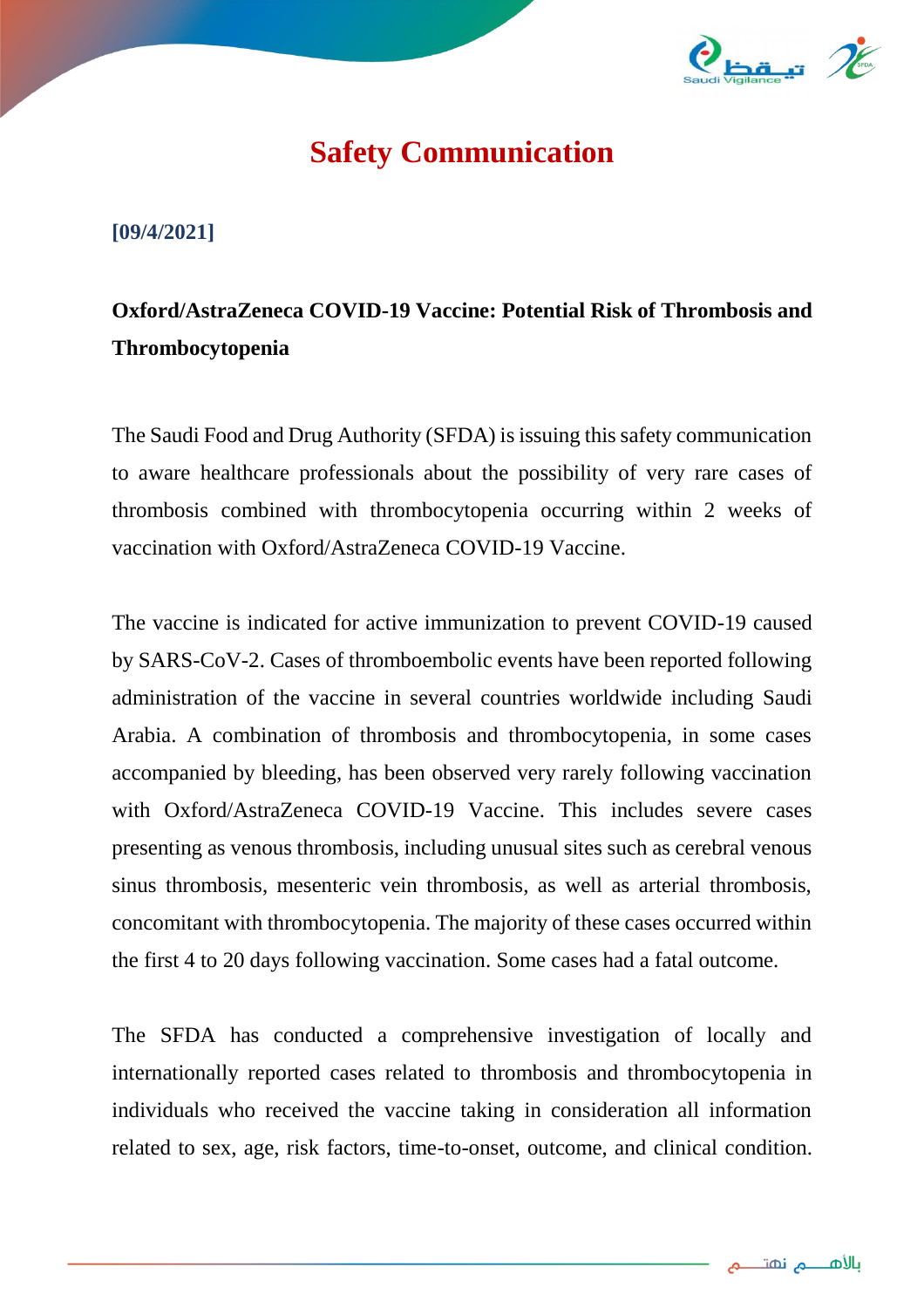

The investigation has also included literature review of available data and documents submitted by the manufacturing company.

Based on the available evidence, the benefits of Oxford/AstraZeneca Vaccine in preventing COVID-19 outweigh potential risks. No specific risk factors, so far, have been found to be correlated with risk of thrombosis and thrombocytopenia with the vaccine. It is important to note that this type of adverse event can rarely occur naturally in unvaccinated people as well as in people with COVID-19 disease.

## **Advice for healthcare providers:**

- Vaccinees should be instructed to seek medical attention if they develop the following symptoms:
	- o Shortness of breath.
	- o Chest pain.
	- o Leg swelling.
	- o Persistent abdominal pain.
	- o Neurological symptoms, such as severe and persistent headache or blurred vision.
	- o Petechiae beyond the site of vaccination after few days of administration.
- The benefit/risk in individuals at increased risk of thromboembolic events (including autoimmune disease, oral contraceptive use, or prior history of thromboembolic events) should be evaluated before vaccination.